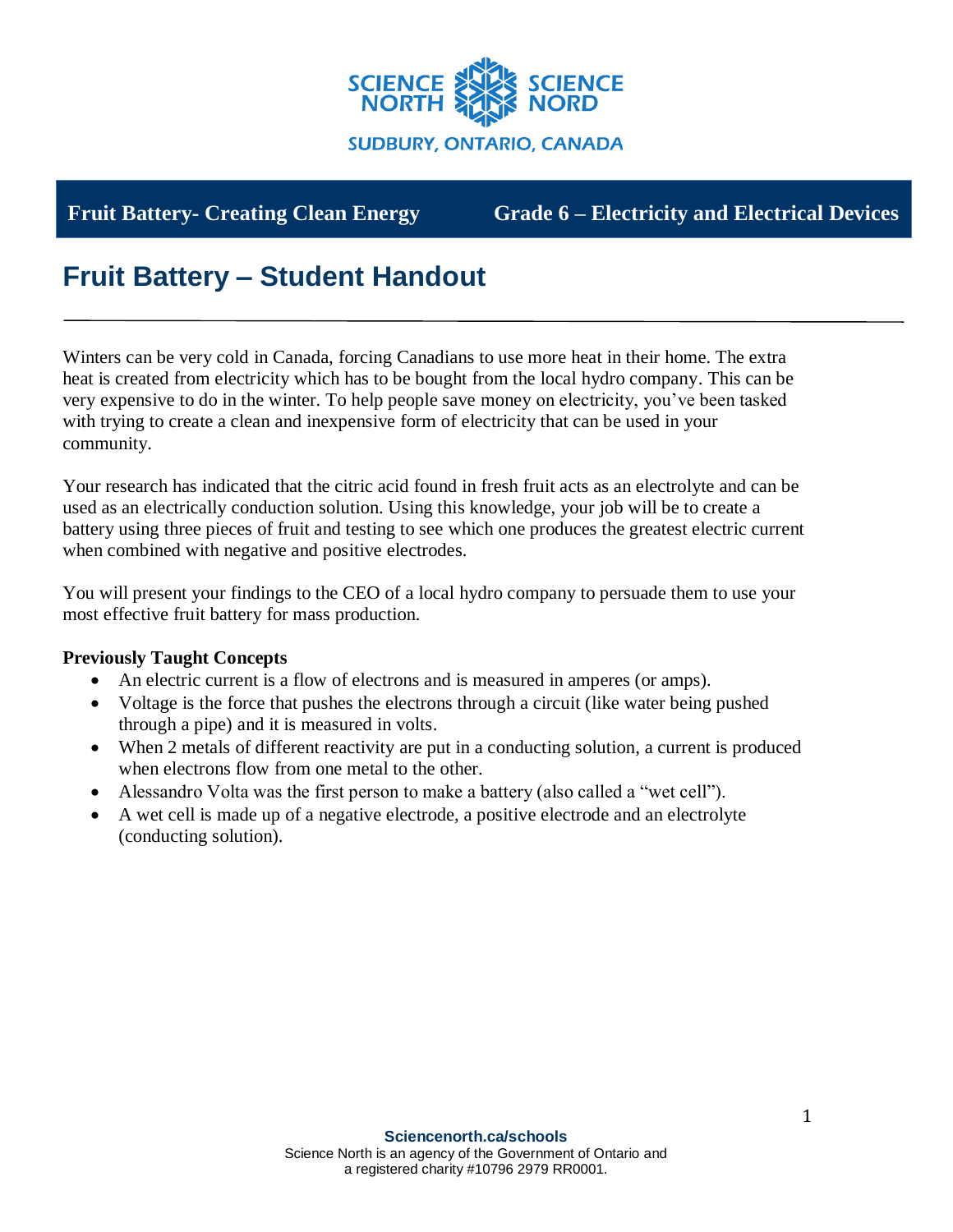#### **Diagram of a wet cell:**



#### **The Experiment**

- 1. Prepare your lemon by squeezing it on all sides with your hands. Make sure that you don't squeeze it so much that you break the skin of the fruit.
- 2. Insert a zinc nail all the way into one side of the lemon.
- 3. Insert the copper nail into the opposite side of the lemon.
- 4. Use an alligator clip to connect the long LED lead to the copper nail.
- 5. Use a second alligator clip to connect the short LED lead to the zinc nail.
- 6. Record what happened to the LED in your observations.
- 7. If you have a multi-meter, use it to find the current in your circuit and record your results for that trial.
- 8. Remove the zinc and copper nails and wipe off any excess juice.
- 9. Repeat steps 1-8 two more times by putting the nails in different places of the lemon. Record your observations and the current each time.
- 10. Calculate the average current produced by that fruit by adding the values from the three trials and dividing the sum by three.
- 11. Repeat the experiment with the three fruit that you chose.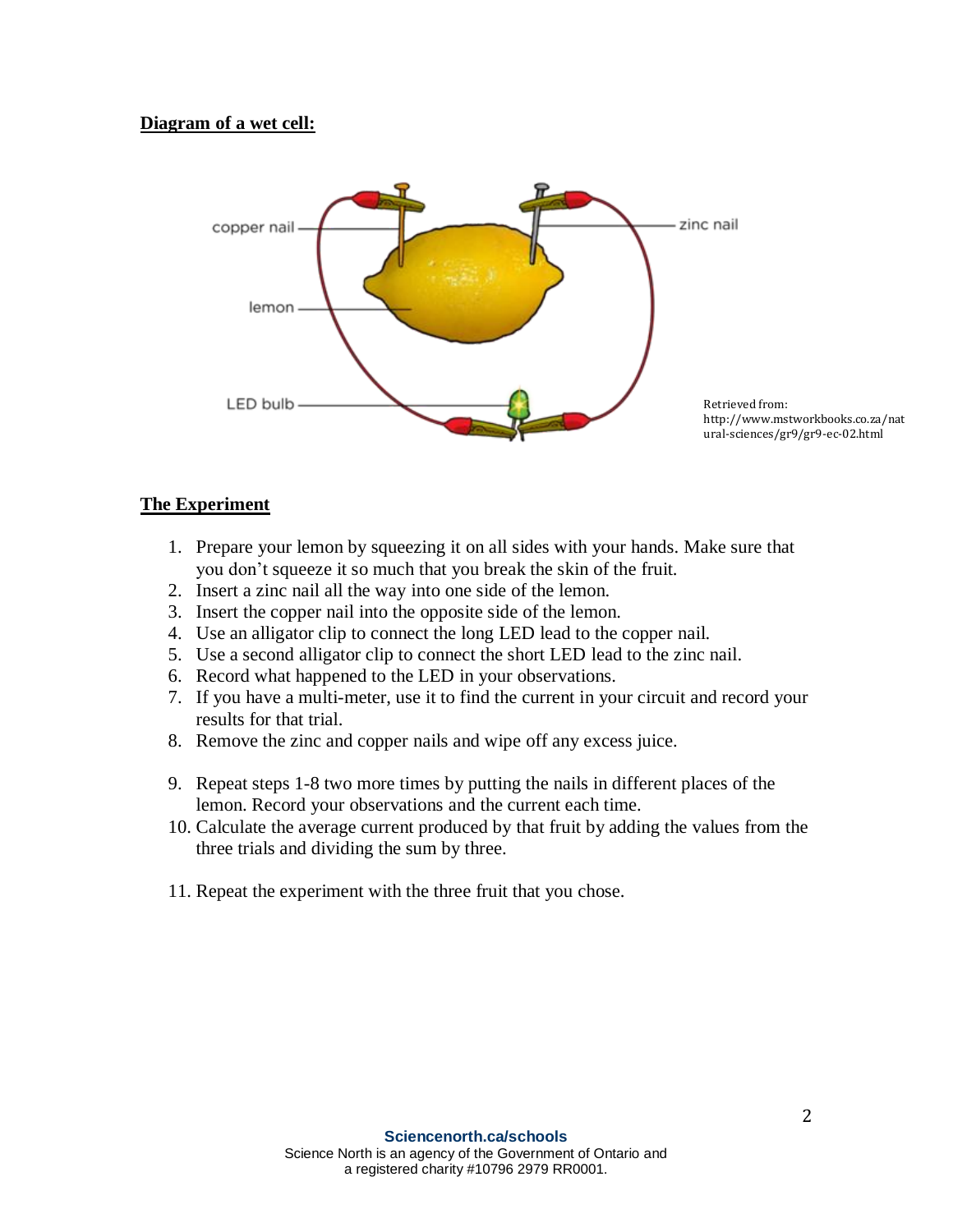# **Observations**

Lemon

|                        | Trial 1 | Trial 2 | Trial 3 |
|------------------------|---------|---------|---------|
| Observations           |         |         |         |
| Current<br>(milliamps) |         |         |         |

Average Current  $=$   $\frac{Current\ from\ trial\ 1 + Current\ from\ trial\ 2 + Current\ Trial\ 3}{2}$ 

3

Average Current =

# **Fruit #1:**

|                        | Trial 1 | Trial 2 | Trial 3 |
|------------------------|---------|---------|---------|
| Observations           |         |         |         |
| Current<br>(milliamps) |         |         |         |

Average Current  $=$   $\frac{Current\ from\ trial\ 1 + Current\ from\ trial\ 2 + Current\ Trial\ 3}{2}$ 

3

Average Current =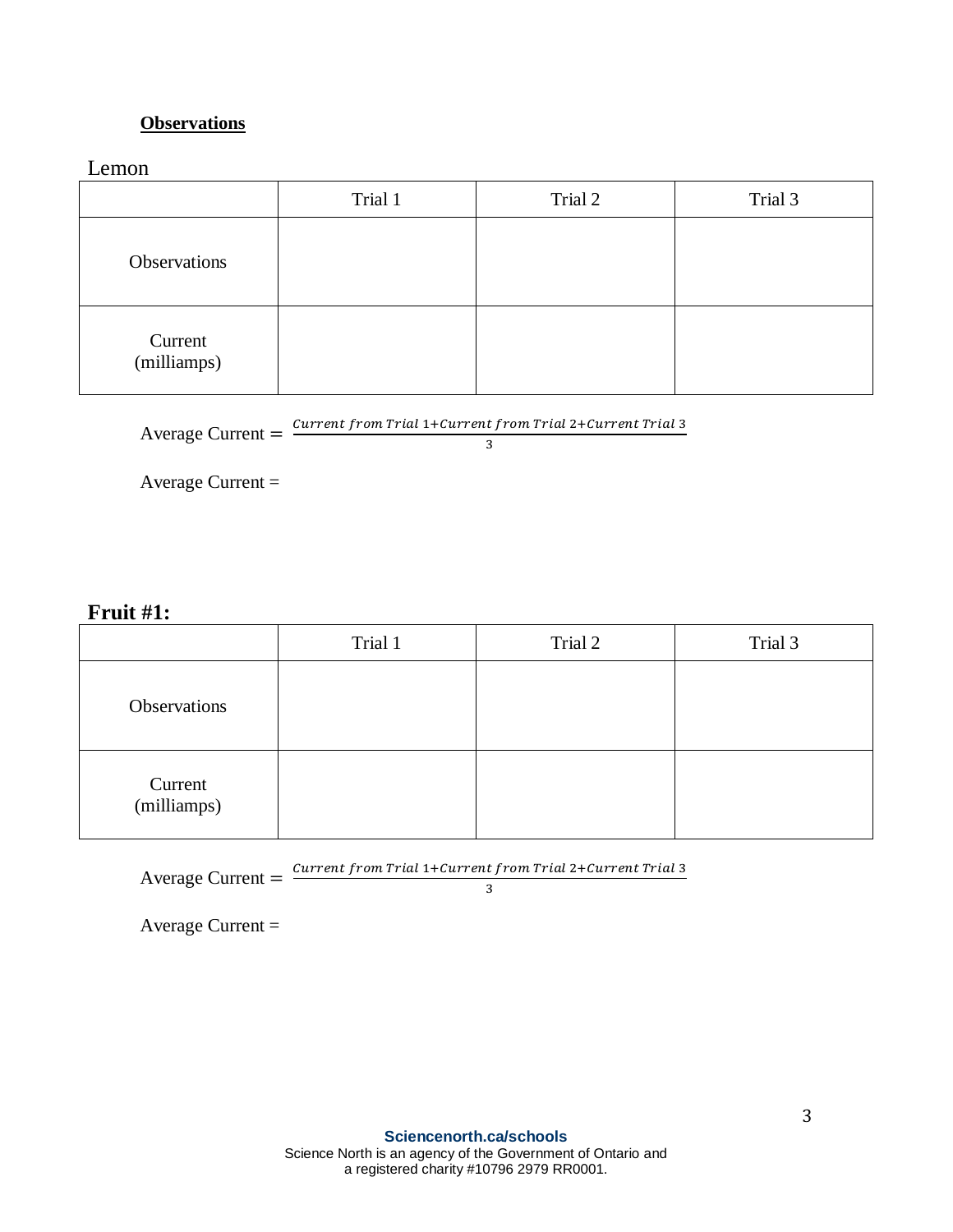# **Fruit #2:**

|                        | Trial 1 | Trial 2 | Trial 3 |
|------------------------|---------|---------|---------|
| Observations           |         |         |         |
| Current<br>(milliamps) |         |         |         |

3

Average Current  $=$   $\frac{Current\ from\ trial\ 1 + Current\ from\ trial\ 2 + Current\ Trial\ 3}{2}$ 

Average Current =

## **Fruit #3:**

|                        | Trial 1 | Trial 2 | Trial 3 |
|------------------------|---------|---------|---------|
| Observations           |         |         |         |
| Current<br>(milliamps) |         |         |         |

Average Current  $=$   $\frac{Current\ from\ trial\ 1 + Current\ from\ trial\ 2 + Current\ Trial\ 3}{2}$ 

3

Average Current =